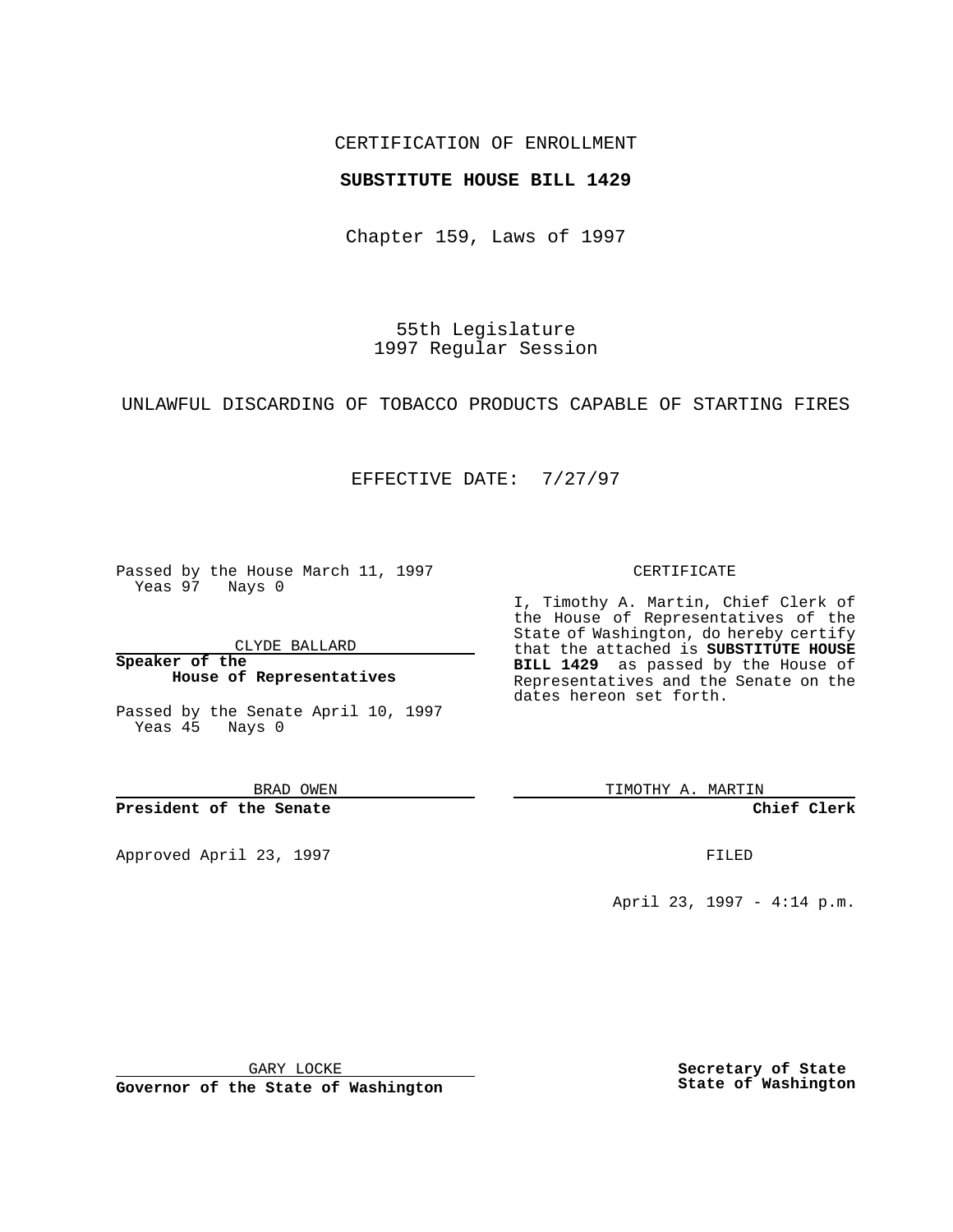# **SUBSTITUTE HOUSE BILL 1429** \_\_\_\_\_\_\_\_\_\_\_\_\_\_\_\_\_\_\_\_\_\_\_\_\_\_\_\_\_\_\_\_\_\_\_\_\_\_\_\_\_\_\_\_\_\_\_

\_\_\_\_\_\_\_\_\_\_\_\_\_\_\_\_\_\_\_\_\_\_\_\_\_\_\_\_\_\_\_\_\_\_\_\_\_\_\_\_\_\_\_\_\_\_\_

Passed Legislature - 1997 Regular Session

#### **State of Washington 55th Legislature 1997 Regular Session**

**By** House Committee on Agriculture & Ecology (originally sponsored by Representatives Sump, O'Brien, Sullivan, Mielke, Mulliken and Sherstad)

Read first time 02/17/97.

 AN ACT Relating to littering; amending RCW 70.93.060 and 7.80.120; and prescribing penalties.

BE IT ENACTED BY THE LEGISLATURE OF THE STATE OF WASHINGTON:

 **Sec. 1.** RCW 70.93.060 and 1996 c 263 s 1 are each amended to read as follows:

 (1) No person shall throw, drop, deposit, discard, or otherwise dispose of litter upon any public property in the state or upon private property in this state not owned by him or her or in the waters of this state whether from a vehicle or otherwise including but not limited to any public highway, public park, beach, campground, forest land, recreational area, trailer park, highway, road, street, or alley except:

 (a) When the property is designated by the state or its agencies or political subdivisions for the disposal of garbage and refuse, and the 15 person is authorized to use such property for that purpose;

 (b) Into a litter receptacle in a manner that will prevent litter from being carried away or deposited by the elements upon any part of said private or public property or waters.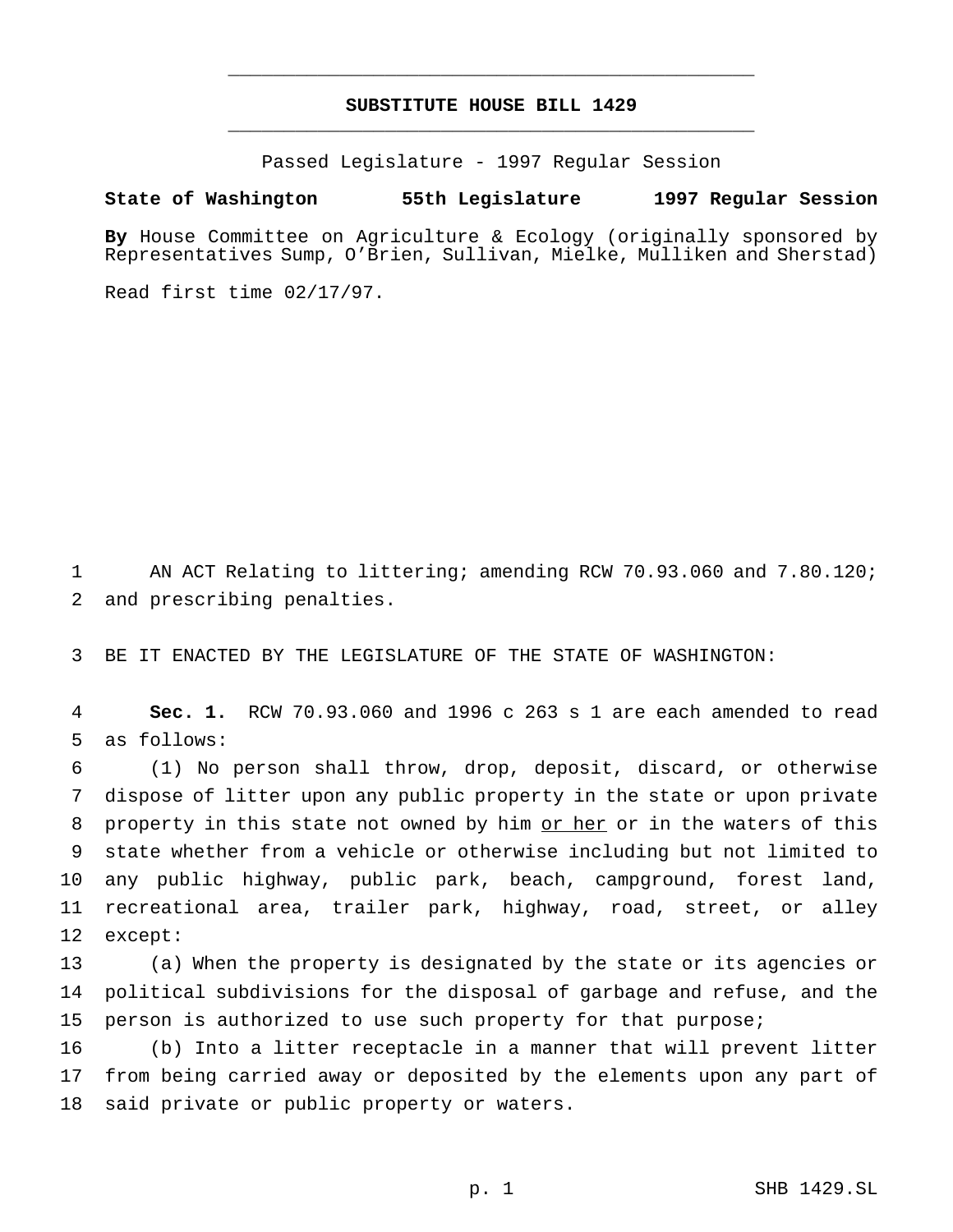(2)(a) Except as provided in subsection (4) of this section, it is 2 a class 3 civil infraction as ((defined)) provided in RCW 7.80.120 for a person to litter in an amount less than or equal to one cubic foot. 4 (b) It is a class 1 civil infraction as ((defined)) provided in RCW 7.80.120 for a person to litter in an amount greater than one cubic foot. Unless suspended or modified by a court, the person shall also pay a litter cleanup fee of twenty-five dollars per cubic foot of litter. The court may, in addition to or in lieu of part or all of the cleanup fee, order the person to pick up and remove litter from the property, with prior permission of the legal owner or, in the case of public property, of the agency managing the property.

 (3) If the violation occurs in a state park, the court shall, in addition to any other penalties assessed, order the person to perform twenty-four hours of community service in the state park where the violation occurred if the state park has stated an intent to participate as provided in RCW 43.51.048(2).

 (4) It is a class 1 civil infraction as provided in RCW 7.80.120 18 for a person to discard, in violation of this section, a cigarette, 19 cigar, or other tobacco product that is capable of starting a fire.

 **Sec. 2.** RCW 7.80.120 and 1987 c 456 s 20 are each amended to read as follows:

 (1) A person found to have committed a civil infraction shall be assessed a monetary penalty.

 (a) The maximum penalty and the default amount for a class 1 civil infraction shall be two hundred fifty dollars, not including statutory 26 assessments, except for an infraction of state law involving tobacco products as specified in RCW 70.93.060(4), in which case the maximum 28 penalty and default amount is five hundred dollars;

 (b) The maximum penalty and the default amount for a class 2 civil infraction shall be one hundred twenty-five dollars, not including 31 statutory assessments;

 (c) The maximum penalty and the default amount for a class 3 civil infraction shall be fifty dollars, not including statutory assessments; and

 (d) The maximum penalty and the default amount for a class 4 civil infraction shall be twenty-five dollars, not including statutory assessments.